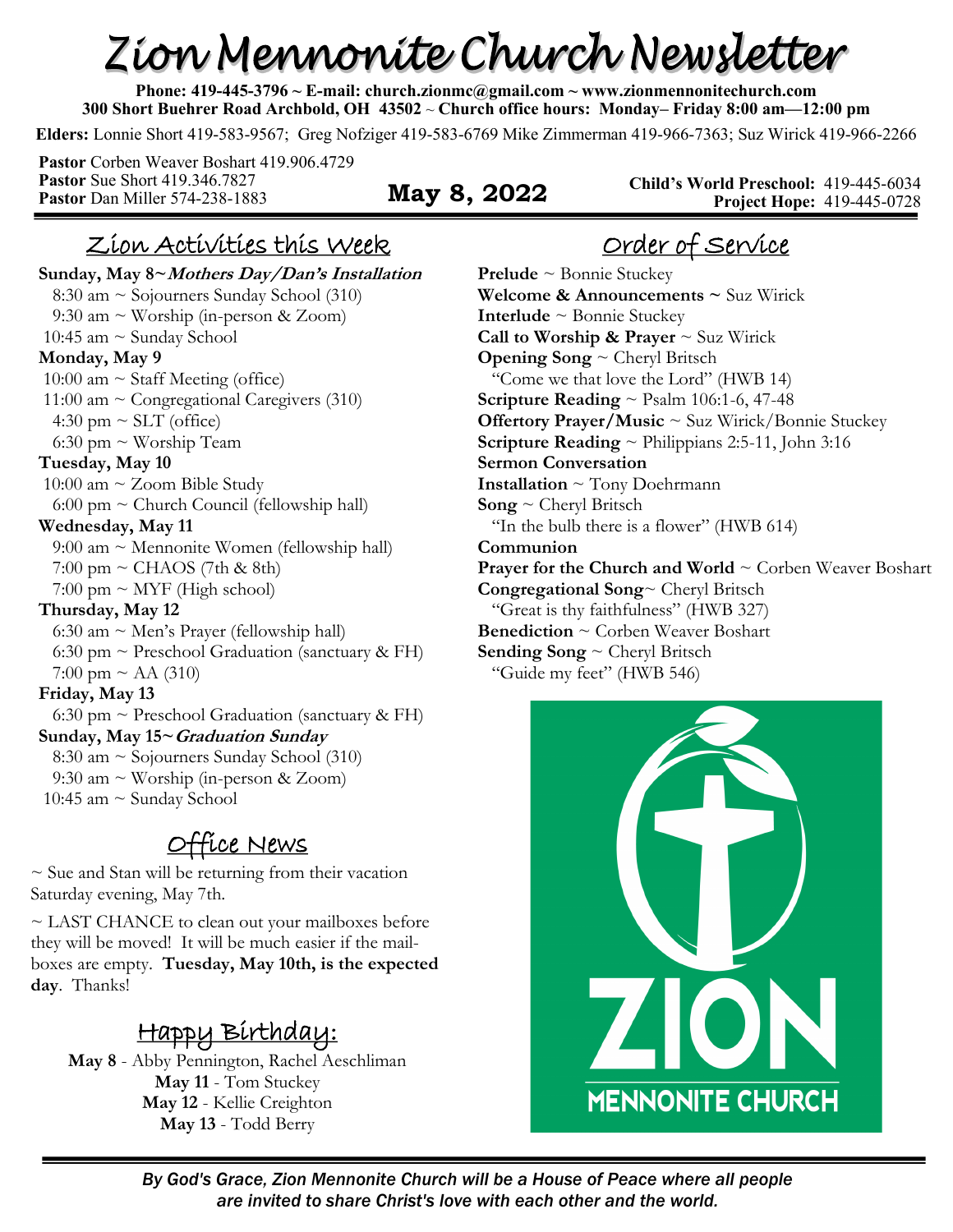#### **Upcoming Events**

**Sunday, May 8th** - Tony Doehrmann, our Regional Pastor, will be here to officially install Dan. **Sunday, May 15th** - Celebrating our high school graduating seniors **Sunday, May 22nd** - Celebrating baptisms **Sunday, June 5th** - Celebrating Sue's ordination

#### **Donuts With Dan**

One way that we would like to welcome pastor Dan is to give him a chance to get to know us here at Zion. Dan says that having conversations helps him to put faces with names. Not the social kind, where we say, "Hi. I'm Dan. Nice to meet you. See you next week." So we'd like to try meeting with groups of up to eight people at a time. Dan would like to include children and teenagers and adults of all ages. We can call it **Donuts with Dan***.* (No guarantees about what food will be available – one of the first things you'll learn about Dan is that he's gluten-free so there may not actually be donuts there… but maybe something better!)

The conversation can move wherever you want to go, and if we need ideas, Dan has some questions to bring:

- What drew you to Zion Mennonite Church? Why have you stayed?
- Is there a gift you received out of the conflict resolution work several years ago?
- If you had a magic wand you could wave over Zion and initiate one change, what change would that be?

Groups begin May 15.

- Sign up on sheets in the fellowship hall on a table across from the coffee bar. (available times below)
- If you aren't able to sign up today, please call Bethany in the office to find a time that suits you.
- As much as possible sign up for a time with people outside your usual group
- Use one line on the sign-ups for each member of the household, including children.
- Groups will meet in the MYF room.

This is a good opportunity for us to welcome Dan to Zion and we would love for everyone to sign up! Thank you so much!

Sunday May 15 - 3:00 & 5:00 Monday May 16 - 2:00 & 4:00 Thursday May 19 - 4:00 & 7:00 Sunday May 22 - 3:00 & 5:00 Monday May 23 - 4:00 & 7:00 Wednesday May 25 - 7:00 Thursday May 26 - 10:00, 2:00 & 7:00

## **Picture Wall**

We would like to continue to add more individual and family pictures to the "Church Family" bulletin board in the fellowship hall. If you would like to be included, please put a 4"x6" print in Rachel (and Brad) Short's mailbox or you can email a digital copy to her (**rmshort67@gmail.com**). We want to keep this growing!

## **Thank You**

A special thanks to the CHAOS kids and Jodi, their leader, for serving and cleaning up on Wednesday night for Family Meal. You did a great job and your help was very much appreciated.  $\sim$  Fellowship committee

#### **New Announcements**

**East Garden cookouts:** There is an opportunity to help with the East Garden cookout on Thursday, June 23. Sign up on the table across from the mailboxes.

**Congregational Care**: Members of the Congregational Care team will meet Monday, May 9 at 11:00 am in the Builders classroom.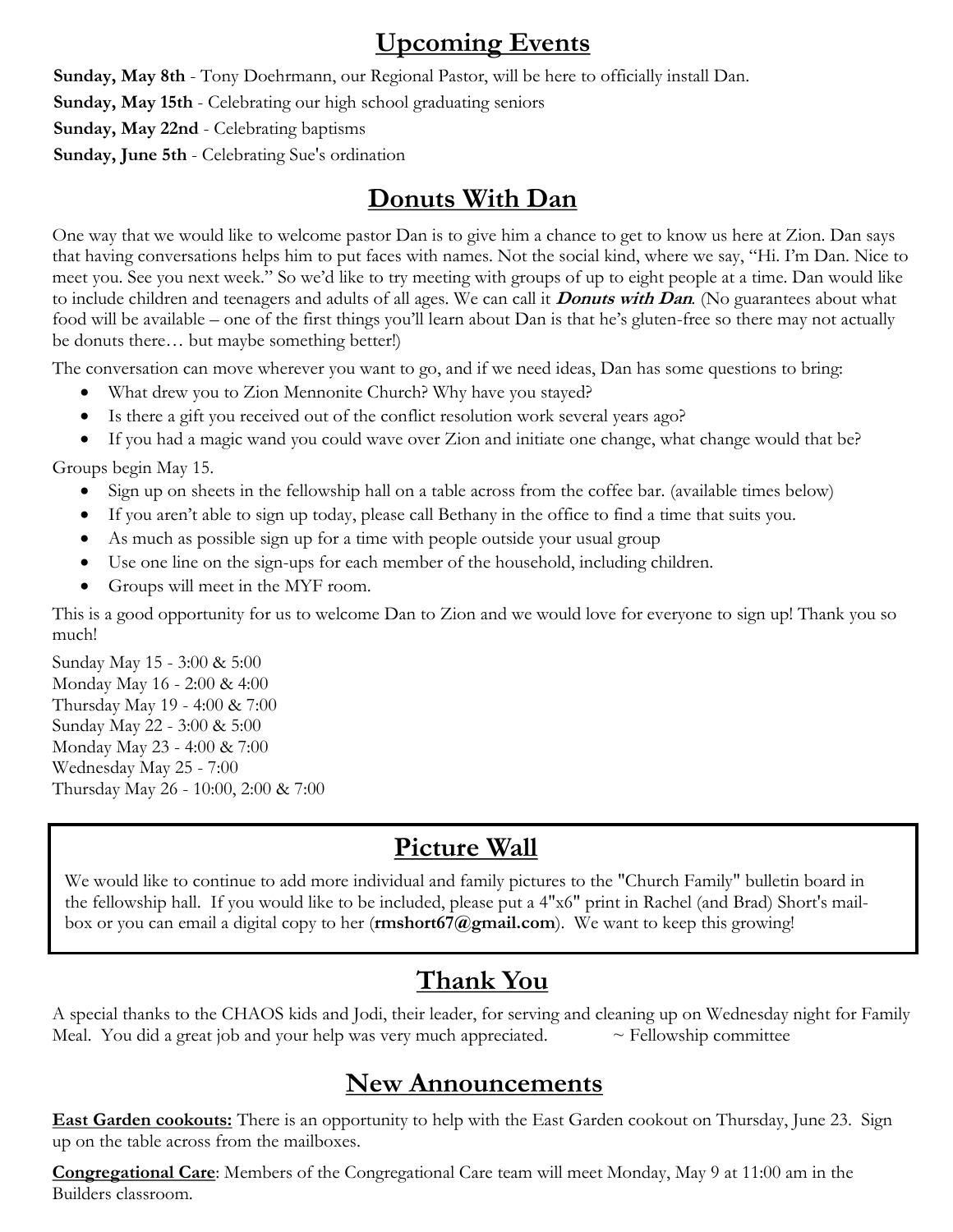## **New Announcements Continued…**

**Mennonite Women** will meet Wednesday, May 11 from 9:00 am to 3:00 pm. Corben Weaver Boshart will lead the meditation, the noon meal will be furnished.

**Check out** the sand art display the kids at ZOW (preschool-6th) made this past Wednesday night.

**Formation Team needs** a variety of people to fill different roles in our youth formation programs next year. If you would like to be a part of forming the faith of our young people, you can find the sign-up sheet across from the mailboxes. Sunday School teachers are needed for primary (K-5th), junior high (6th-8th), and high school (9th-12th). There are a few spaces under each age range in case multiple teachers would like to rotate Sundays. ZOW (Zion on Wednesday; K-5th) will meet the first and third Wednesday of every month and is in need of helpers, including those who can oversee various stations. Chaos (6th-8th) will meet the first three Wednesdays of the month and is in need of four people to provide leadership. If you have questions about any of these roles, feel free to talk to Sarah Frankenfield. If you would like to be a part of our youth formation and the above roles don't feel like the right fit, one of the pastors would be glad to talk more about what that could look like!

**MCC invites you to a free upcoming webinar: Welcoming newcomers and addressing the trauma of migration: Tuesday, May 10 at 2 p.m. EDT** Join Saulo Padilla, MCC U.S. immigration education coordinator, and Elaine Zook Barge, a trauma and resilience educator and consultant, for this webinar. Learn how trauma and resilienceinformed individuals, churches and communities can be better equipped to ensure the overall well-being of newcomers and their receiving community. Register here: [bit.ly/3OR8w25](https://bit.ly/3OR8w25)

**When God calls someone to leadership**, a journey begins. Perhaps you are on that journey. Perhaps you are looking for mentors and companions along the way. Ohio Conference invites you to join Journey: A Missional Leadership Development Program. This program is for lay leaders, pastors, church planters, and other emerging leaders who are called without specific training for ministry or who are exploring a call to ministry. The early registration deadline to apply for fall 2022 is July 12, with the final registration deadline on August 9, 2022. For more information visit [www.ambs.edu/journey,](http://www.ambs.edu/journey) or contact your pastor, or Dick Barrett at [ohioconferenceminister@gmail.com](http://ohioconferenceminister@gmail.com/) or 937-935-2549.

## **Don't Forget**

**Hospitality Hosts Needed:** Zion enjoys being able to open our building as rental space for special events for those from outside the congregation. For regular Zion meetings and activities planned by those within the congregation, the persons directly involved typically take care of their own needs, or ask others for help. It would be helpful to have several hosts who could serve as a point of contact for persons from outside the congregation using our space, particularly for events such as non-member rehearsals/weddings held on Friday evenings or on Saturdays. This would likely be only a couple of times per year. We are looking for a hospitable person, or a small group of persons, who'd be willing to help with the following:

- •Serving as the point person, in coordination with the church office, to be present to greet those using the building when they arrive, answer questions about the building, and locate items that may be needed for events.
- •Making sure the group has the names/phone numbers of the host(s) and trustees, in case they are needed during an event.
- •Being available to lock/unlock the building, if needed
- •Stopping back in after a Friday evening or Saturday event is over to make sure things are back in place for Sunday morning.

If you are interested in serving in this hospitality host ministry, please leave your name with Bethany in the church office.

**Funeral Meal Pies**: If you would like to help with pies for memorial meals, you can give money to Bethany in the church office. The cost of a pie at this time is \$12. Thank you for responding to providing pies for memorial meals. Funeral Meal Coordinators - Bonnie Stuckey & Glora Belle Yoder

**Burger Bash – Sunday, May 15, Ruihley Park, Archbold:** The Community's Burger Bash is returning to Archbold's Ruihley Park on Sunday, May 15 serving from 11-1. Please stop in to enjoy a burger and make the world a better place. The free-will donations will fund two critical projects in Haiti. Local cattle feeders have an on-going relationship (and a board seat) with Growing Hope Globally, the international organization that not only sends money to areas in need, but knowledgeable people to work and walk beside community members. The Haiti project aims to improve agricultural practices to create healthier crops and animals for a brighter tomorrow. Please join us to help fund this effort for our struggling neighbors to the south.